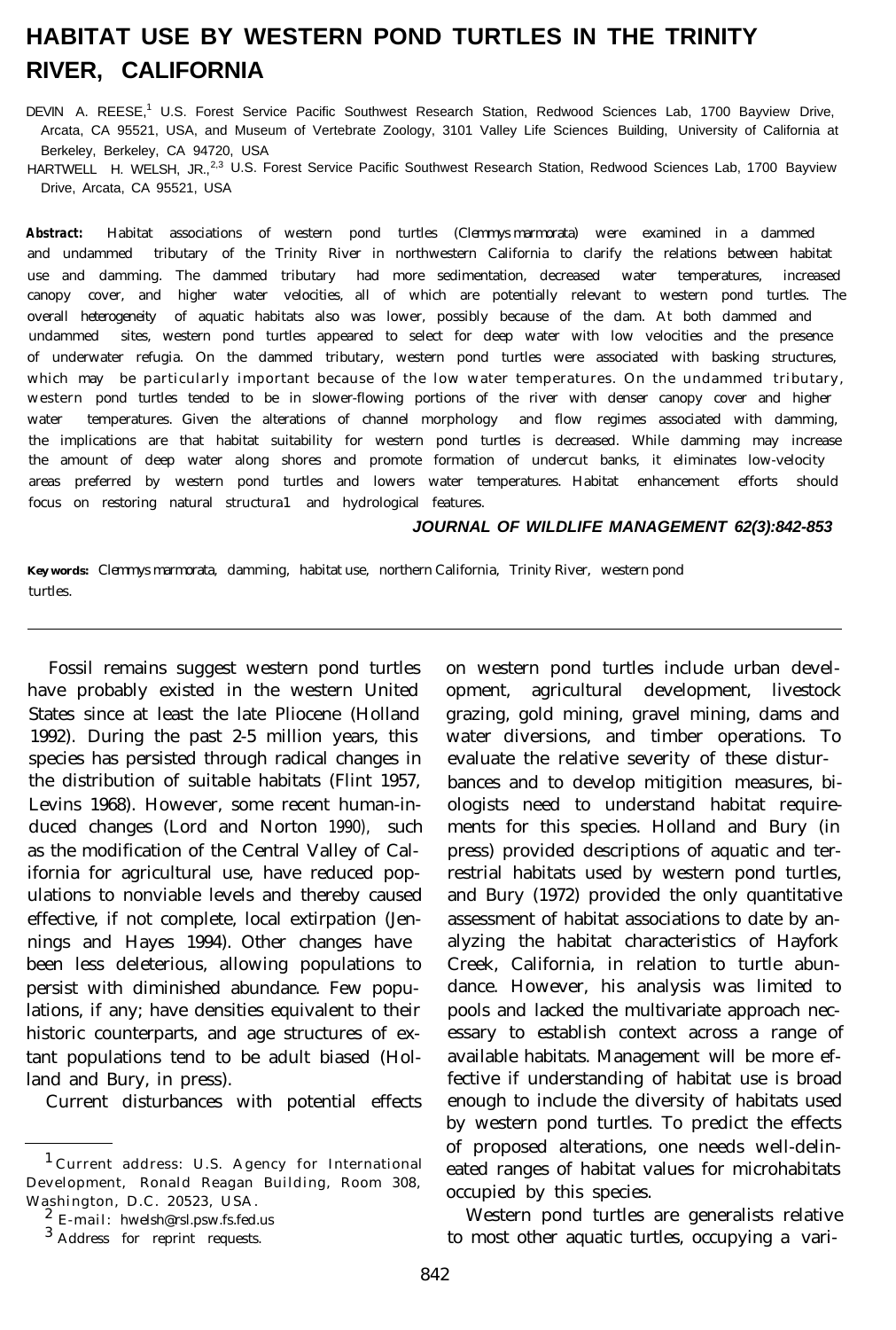ety of lentic, lotic, and even ephemeral waterways (Stebbins 1985). This flexibility and breadth of habitat use makes the task of quantifying habitat requirements particularly difficult and underscores the need for development of habitat models on an area-specific basis. A model developed at 1 site may not be applicable in another area for this species, particularly if the areas differ substantially in latitude or hydrologic regimes. With these considerations in mind, we initiated a study of habitat use by western pond turtles in the Trinity River Basin.

The mainstem (a dammed site) and south fork (an undammed site) of the Trinity River can be compared on the basis of their close proximity and similar features. Although the 2 sites differ in some geomorphological features such as proportions of confined bedrock versus alluvial channel, they are similar in flow volume, channel size, vegetation, and land-use history (California Department of Water Resources. 1982. South Fork Trinity River salmonid habitat enhancement studies, unpublished report. California Department of Fish and Game, Sacramento, California, USA; Trinity River Restoration Program. 1994. Restoration of the Mainstem Trinity River, unpublished report. U.S. Fish and Wildlife Service, Trinity River Fishery Field Office, Weaverville, California, USA). Comparison of habitat use by western pond turtles at these 2 sites can be used to determine the range and mean value of habitat attributes under different water-velocity regimes, potentially yielding data that provide evidence of, and insights into, shifts in habitat use as a result of dam-related modifications (e.g., Poff et al. 1997).

The Trinity River system is also unique in continuing to harbor relatively large populations of western pond turtles (R.A. Wilson et al. 1991. Trinity River riparian wildlife survey-1990, unpublished report. Trinity River Restoration Project, U.S. Bureau of Reclamation and U.S. Fish and Wildlife Service, Weaverville, California, USA). Evaluations of habitat suitability, particularly those that compare occupied and unoccupied sites, should be conducted in areas that are well-populated by the target species such that sufficient sample size is obtainable. In addition, the density of individuals relative to habitat availability is relevant. If this ratio is low, there is a risk of attributing unoccupied habitat to lack of suitability, when other factors may be responsible (i.e., inaccessibility to colonists or local extinction following a cataclysmic event). A high ratio of turtle density to habitat suitability could also obscure the criteria for suitability to the extent population pressures have forced individuals into marginal habitats.

Our research addressed 3 objectives: (1) available habitat on the mainstem of the Trinity River was compared to available habitat on the south fork site to ascertain whether differences could be detected that might be attributable to the dam; (2) habitat use by western pond turtles on the mainstem and south fork site was evaluated in relation to habitat availability; and (3), applying our knowledge of habitat associations, we hoped to make inferences about the consequences of dam-related alterations for western pond turtles.

## STUDY AREA

Damming of the mainstem in 1963 resulted in numerous habitat alterations that included expansion and encroachment of riparian vegetation in response to absence of scouring flows during winter. A Geographic Information System (GIS) analysis found that riparian cover nearly tripled during the 27 years subsequent to dam construction (R. A. Wilson. 1993. Trinity River riparian vegetation mapping, unpublished GIS report. U.S. Bureau of Reclamation and U.S. Fish and Wildlife Service, Weaverville, California, USA). The established riparian vegetation traps sand and has promoted development of berms in the riparian corridor. Thus, the river has become channelized and has changed to a narrow, trapezoidal shape; shallow, edgewater habitats were replaced by deep, swift waters (Hampton 1995). Also, due to the reduction in winter flows, seasonally flooded marshes have been eliminated, and annual sediment transport is reduced such that pools have been filled with fine sediments (Petts 1984, Wilhams and Wolman 1984, Hampton 1995).

In contrast, the south fork site is likely to resemble the mainstem prior to the dams. The annual flow of the south fork site is approximately 1.1 million acre-feet (California Department of Water Resources. 1982. South Fork Trinity River salmonid habitat enhancement studies, unpublished report. California Department of Fish and Game, Sacramento, California, USA), while mainstem annual flow prior to the dam was approximately 1.2 million acre-feet (Trinity River Restoration Program. 1994. Restoration of the Mainstem Trinity River, unpub-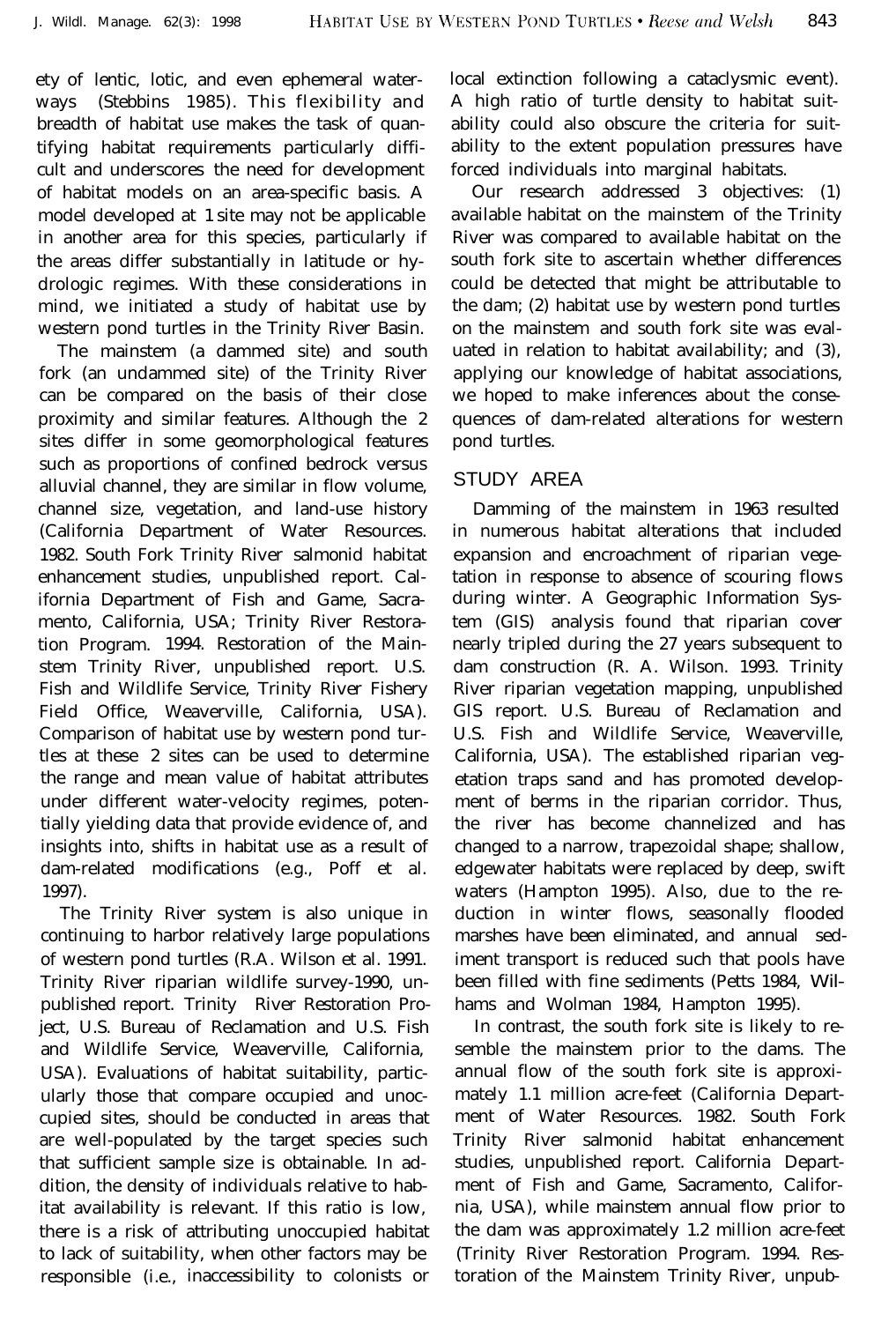

Fig. 1. Locations of mainstem Trinity River study reaches in Trinity County and south fork study reaches in Trinity and Humboldt counties, California (adapted from unpublished U. S. Fish and Wildlife Service figure). Reach locations are indicated with stars.

lished report. U.S. Fish and Wildlife Service, Trinity River Fishery Field Office, Weaverville, California, USA). Wide, shallow-water gravel bars alternate with riffles and deep pools on the south fork site, and mature riparian vegetation occurs in small patches on the outside of each riverbend. Because both shallow riparian ed-

gewater areas and deep pools have been attenuated due to the dam, the mainstem is probably more homogeneous now than historicaIly. Hence, depending on the magnitude of other site differences (unrelated to the dam), the south fork site may be more heterogeneous than the mainstem, and habitat use by western pond turtles on the south fork site might reflect selection from a larger variety of available habitat.

We gathered data along the mainstem and south fork site of the Trinity River in conjunc-

tion with mark-recapture sampling conducted during May-August 1993 (Reese 1996). We examined 3 study sites (stream reaches), each approximately 3 km in length. Stations were placed at intervals of approximately 250 m along each reach to provide a more fine-grained resolution system (Reese 1996). The mainstem reaches were between the Lewiston Dam and the confluence with the North Fork Trinity River, while the south fork site reaches were upstream and within 15 km of the confluence with the mainstem (Fig. 1). We chose reaches that contained a range of turtle densities, which implied a range of habitat conditions. The sampled reaches differed with respect to human settlement, width of valley floor, and density of riparian vegetation. The south fork reaches were all undammed and consequently were subject to natural flow regimes and fluvial processes.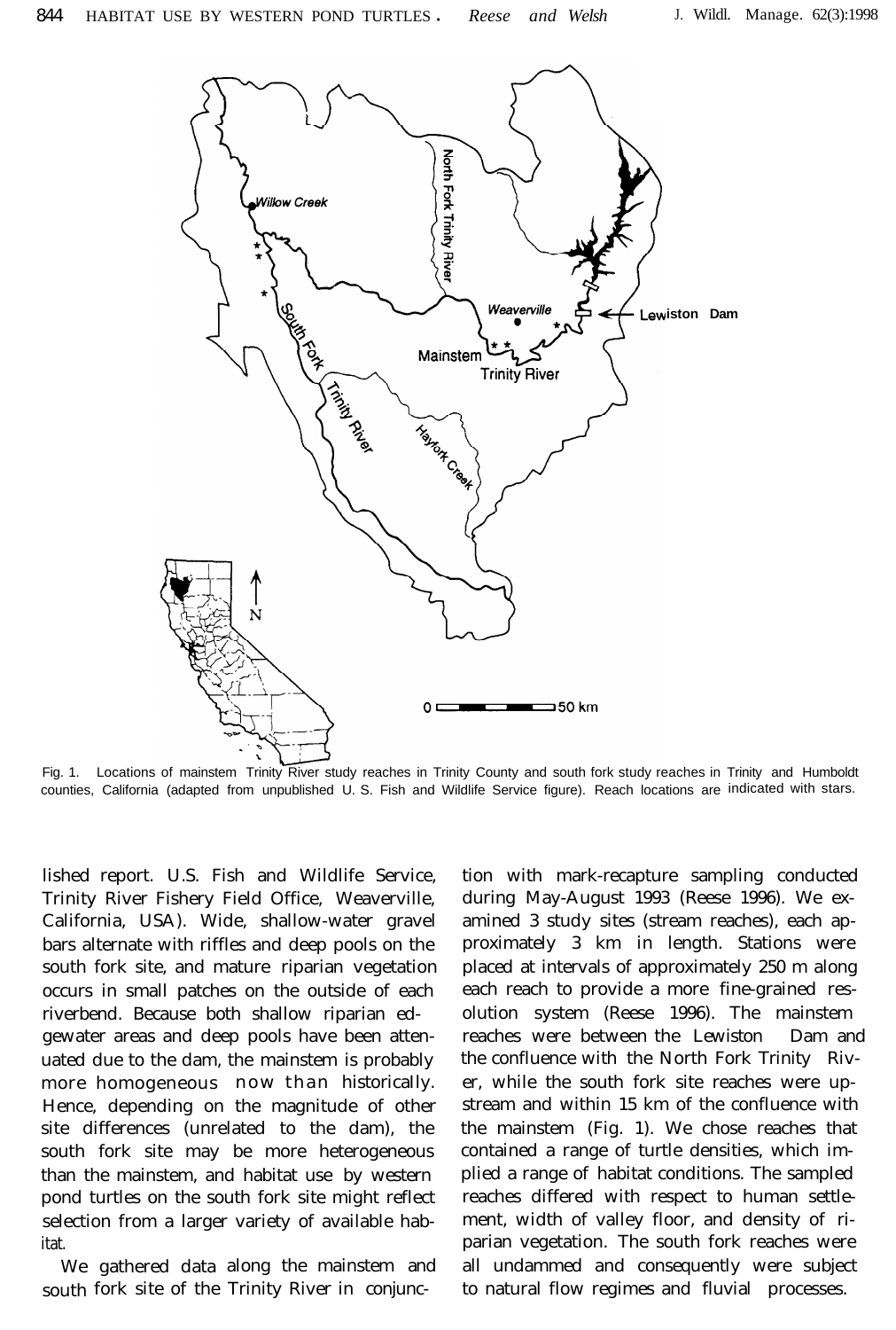### METHODS

We collected habitat data during 2 mark-recapture sampling sessions at the mainstem site and 2 similar samplings at the south fork site in 1993. Turtles were captured underwater by snorkelers who searched the submerged banks and river bottom both manually and visually (Reese 1996). We measured habitat characteristics the first time each turtle was captured during the year. A floating rectangular quadrat measuring 3 x 6 m and divided into 9 subquads (1 x 2 m) was laid on the water surface with its center over the location where the animal was first sighted before capture, with the long side of the quadrat parallel to shore. The quadrat size was chosen with the intent of circumscribing the aquatic habitat flow types associated with western pond turtle locations; stretches of >6 m of shoreline tended to contain multiple flow types (e.g., pool, riffle, glide; for definitions see Reese 1996). Casual examination in the field revealed that a 6-m stretch of shoreline tended to contain only 1 or 2 habitat types but was long enough to accommodate basking logs and other large features.

We measured the following features within quadrats: shoreline vegetation type, flow types along a transect across the river, flow type in each subquad, water velocity, water depth, presence of basking sites, presence of cover objects, degree of bank undercut, water temperature, and percent canopy cover (for definitions and calculations of indices see Reese 1996). Some measured features yielded multiple variables for analysis. For example, because Bury (1972) indicated deep water might be important for western pond turtles, we used a "maximum depth" variable (maximum value of the 9 subquads) in addition to the "mean depth" variable. Because of an indication that slow-flowing water might be preferred (Bury 1972; Holland and Bury, in press), we used a "minimum flow" variable. Finally, because bank undercuts frequently serve as turtle refugia, and deeper undercuts may be more protective, we used a "maximum undercut" variable in addition to a "mean undercut" variable.

For every capture where a quadrat was characterized, we also characterized a random quadrat intended to represent the available habitat at each river site. We set the number of random quadrats to equal the number of individual captures within each sampled reach. We determined the placement of each random quadrat by using random numbers to select a survey station, a distance from the station, a direction (upstream or downstream), and a distance from shore. At both study sites, we constrained the distance from the station to 0-100 m so as to cover as much area as possible without overlap of downstream measurements from 1 station and upstream measurements from the next. The distance from shore was constrained to 0-4.0 m to match the actual area searched for turtles (Reese 1996). High-gradient riffles were excluded from the search effort because they were not safely swimmable by divers. However, riffles were not likely to harbor western pond turtles (personal observations; Holland and Bury, in press); hence, random quadrats that landed in riffles were removed and another set of random coordinates generated.

## Comparison of Available Habitat on the Mainstem and South Fork Site

To compare habitat heterogeneity between the mainstem and south fork site, we examined the ranges of measured habitat variables. We predicted ranges of values for the south fork site would be larger, particularly for those variables likely affected by damming (i.e., mean water velocity, mean depth, water temperature, canopy cover). We examined the respective variabilities via principal component analysis (PCA) of all continuous variables. If necessary, variables were transformed to meet assumptions of normality. We then pooled mainstem values with south fork site values to create a single dataset for PCA (*n* = 177). We used the correlation matrix for the PCA, followed by a varimax rotation to achieve the best relative fit of the factors. We plotted the first 2 principal component factors (those representing the greatest variance) against each other and fitted the minimum convex polygon to the set of points for each site (see James and McCulloch 1990), which facilitated comparison of the spread of factor values at each site; a larger polygon indicated greater overall variability in habitat.

We used Hotelling's  $T^2$  to determine whether available habitat on the mainstem differed from available habitat on the south fork site. Four of 93 quadrats on the mainstem and 1 of 84 quadrats on the south fork site had missing values for  $\geq$ 1 variable(s) and were omitted from the analysis. To ascertain which variables caused the difference between sites in the multivariate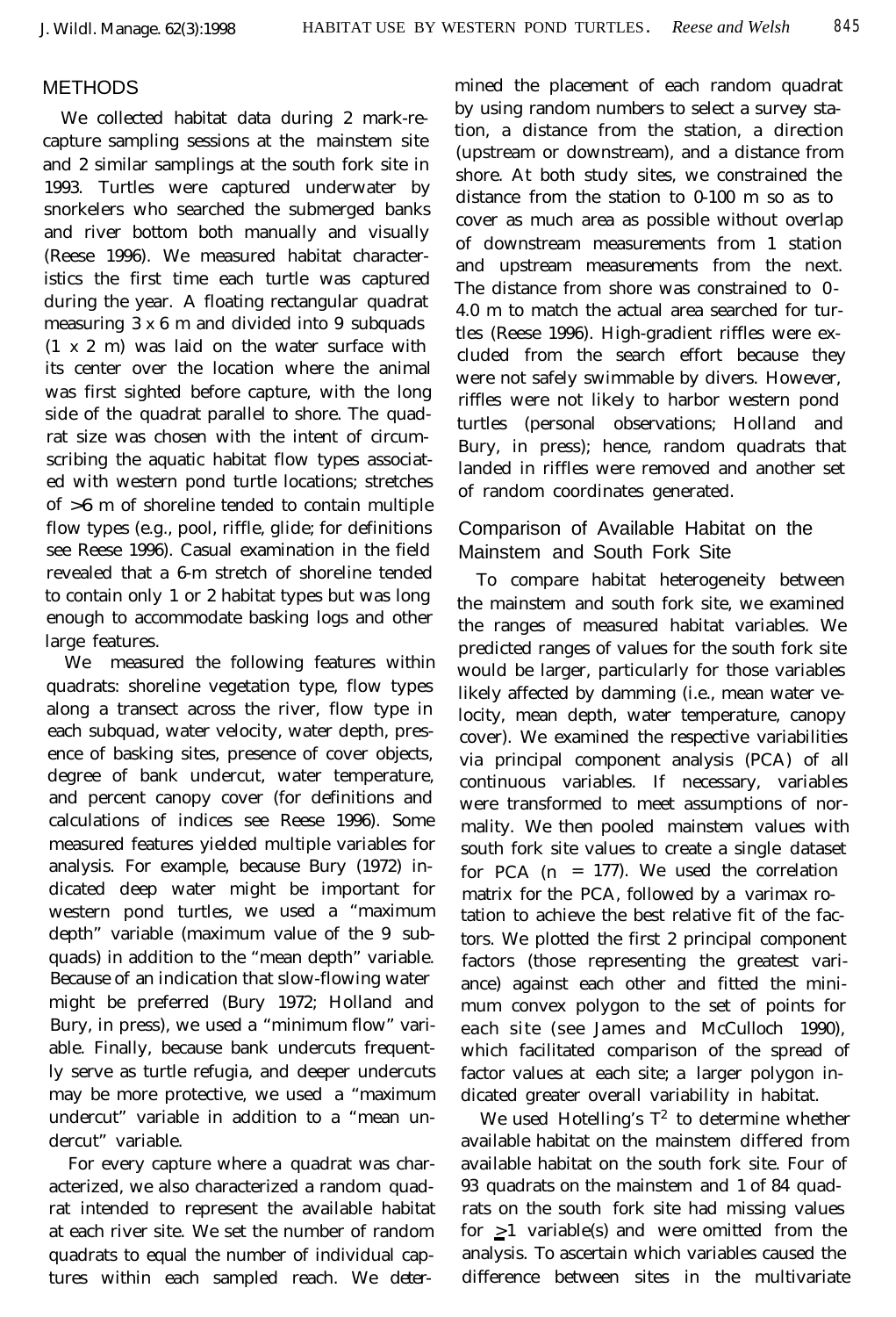model, we conducted individual *t*-tests (or Wilcoxon signed rank tests, depending on the distribution of each variable). The significance level was set at  $\alpha = 0.05$ . The  $\alpha$  was adjusted for multiple tests with the Bonferroni inequality (Stevens 1986). In this case, 13 variables were tested for differences between sites; thus,  $\alpha$  = 0.05 was adjusted to  $\alpha = 0.004$ . For *t*-tests of individual variables, we used the maximum number of quadrats (mainstem:  $n = 89-93$ ; south fork site:  $n = 83$  or 84).

#### Comparison of Habitat Use to Availability

For each study site, we used discriminant analysis (DA) to ascertain whether turtle-use quadrats could be distinguished from random quadrats on the basis of the measured habitat characteristics, testing the null hypothesis that turtles use habitat in proportion to availability. The DAs were accompanied by the Wilk's lambda test statistic, which identifies multivariate differences between means. Although many habitat characteristics varied daily and seasonally (e.g., water temperature, water velocity), concurrent measurements at capture sites and random sites allowed comparison of habitat values.

Prior to the DA, we used correlation analysis to identify redundancies among variables, especially those known to have a close relation (i.e., mean and maximum values of a habitat characteristic). If 2 variables were highly correlated ( $r \leq -0.75$  or  $r \geq 0.75$ ) and both entered the model, we retained the variable that contributed the most discriminatory power. We used a stepwise procedure to select the subset of original variables most useful for discriminating random sites from those with turtles. Significance was  $\alpha = 0.10$  for entry of variables into the model because the moderate  $\alpha$  protides a criterion more appropriate for the detection of ecological trends (Toft and Shea 1983, Toft 1991). In applied situations related to management of ecological systems, a Type II error is often more tangible and costly than making a Type I error (Toft and Shea 1983, Schrader-Frechette and McCoy 1993). A moderate significance level allows for more variables to enter each model and thus provides the best discriminatory power given a limited sample size (Costanza and Afifi 1979).

Where variables were nonnormally distributed, even after transformation, we conducted a nonparametric DA (kernel method; SAS 1989).

We estimated kernel density via the Epanechnikov kernel, which is optimum in the sense of minimizing the smallest mean integrated square error achievable (Silverman 1986). This approach permits less rigid assumptions about the distribution of the observed data. The smoothing parameter (h) was chosen to minimize the mean square error, assuming a multivariate normal distribution (Silverman 1986). We allowed band widths to differ between the 2 groups (turtle, random). For parametric DAs, we used Bartlett's modification of the likelihood-ratio test (SAS Institute 1989) to test for heterogeneity among variance-covariance matrices, setting  $\alpha = 0.05$ . Where matrices were heterogeneous, we generated quadratic as opposed to linear discriminant functions. For the DA, we substituted mean values for missing values for  $\geq 1$  variable(s) in 4 of 93 quadrats on the mainstem and 1 of 84 quadrats on the south fork site.

We used a jackknife procedure to evaluate the classification success of the parametric and nonparametric models (SAS Institute 1989). Cohen's Kappa (Titus et al. 1984) was then computed for each test to compare the classification success to chance. The significance level for performance was set at  $\alpha$  = 0.05. Standardized structure coefficients are presented to indicate the relative contribution of each variable to the canonical discriminant function (Rencher 1992).

The DA was not suitable for examination of the noncontinuous variable, shoreline vegetation. Hence, the relation of shoreline vegetation to study site (mainstem or south fork site) was examined via a Pearson chi-square contingency table analysis (SAS Institute 1989). We tested the null hypothesis that study sites were indistinguishable with respect to distribution of vegetation types. We also examined the relation of vegetation to turtle-use quadrats versus random quadrats at each study site. The null hypothesis was that sites used by turtles have the same distribution of vegetation types as the overall distribution of vegetation types along the river. Where a relation emerged  $(P < 0.05)$ , we then subdivided contingency tables into simpIer 2 X 2 tables to ascertain where the significant differences in the table occurred (Zar 1984). We omitted from analysis 3 of 93 quadrats on the mainstem and 1 of 84 quadrats on the south fork site that had missing values for  $\geq 1$  variable(s). In addition, the unvegetated quadrats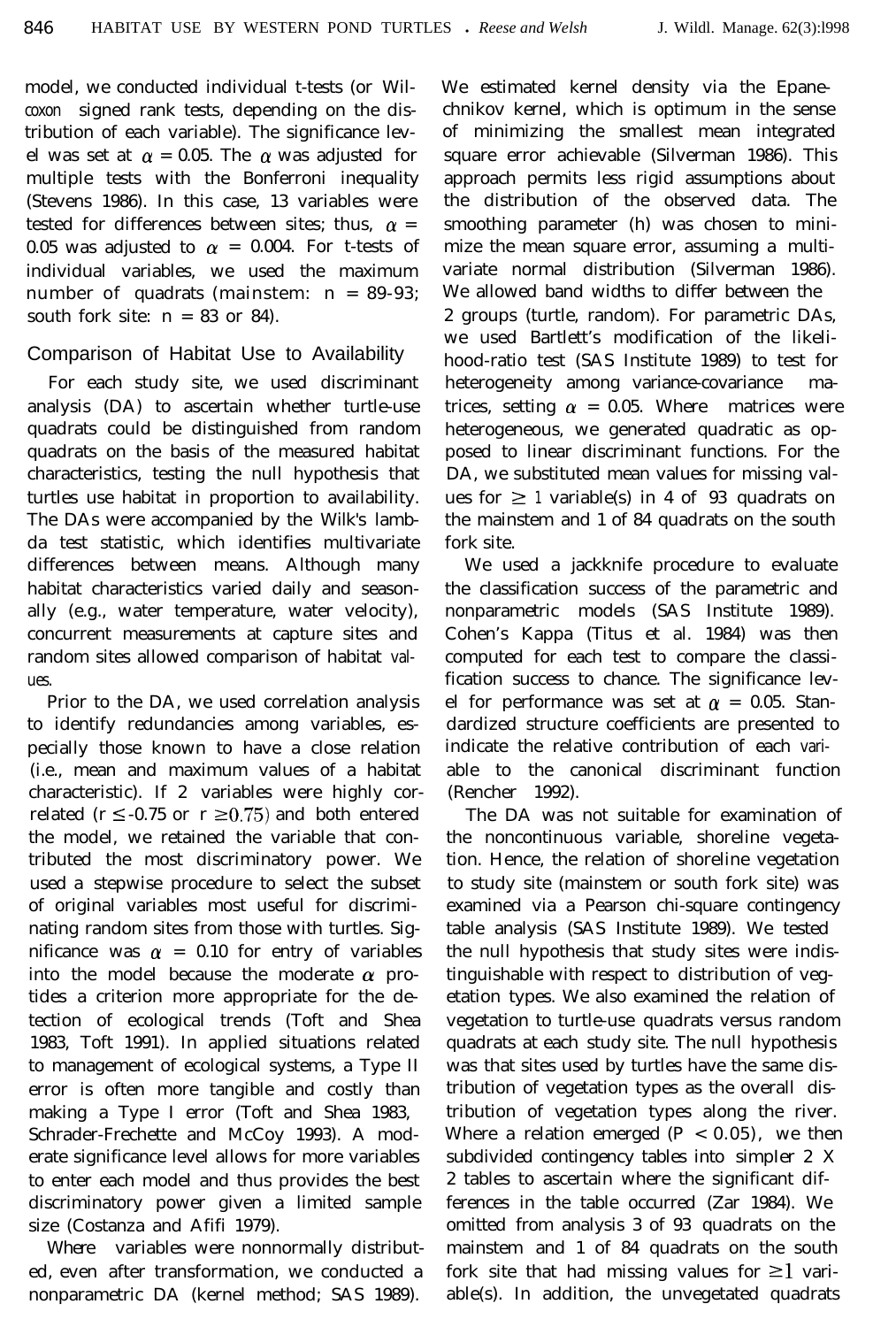Table 1. Range of values of random habitat measurements from the mainstem  $(n = 93)$  and south fork  $(n = 84)$  Trinity River, 1993.

|                                 | Minimum value |          | Maximum value |       | Range |       |
|---------------------------------|---------------|----------|---------------|-------|-------|-------|
| Habitat<br>feature              | Main          | South    | Main          | South | Main  | South |
| River transect (index)          | 135           | 120      | 370           | 380   | 235   | 260   |
| Flow type (index)               | 1.0           | 1.0      | 3.8           | 4.0   | 2.8   | 3.0   |
| Mean water velocity (m/sec)     | $-17.7$       | $-10.1$  | 110.0         | 119.4 | 127.7 | 129.5 |
| Mean water depth (cm)           | 11.7          | 2.2      | 236.1         | 200.0 | 224.4 | 197.8 |
| Baskable bank (%)               | $\Omega$      | $\Omega$ | 44            | 44    | 44    | 44    |
| Underwater cover (%)            | 0             | 0        | 100           | 100   | 100   | 100   |
| Sand cover (%)                  | 0             | 0        | 100           | 100   | 100   | 100   |
| Water temperature $(^{\circ}C)$ | 10            | 16       | 18            | 15    | 8     | 9     |
| Canopy $(\%)$                   | 16.0          | 16.0     | 100.0         | 63.9  | 84.0  | 47.9  |
| Small bask sites (index)        | 0.0           | 0.0      | 89.0          | 87.0  | 89.0  | 87.0  |
| Large bask sites (index)        | 0.0           | 0.0      | 4.3           | 3.7   | 4.3   | 3.7   |
| Mean undercut (cm)              | 0.0           | 0.0      | 53.3          | 23.3  | 53.3  | 23.3  |

were excluded from the mainstem analysis because this condition was uncommon along these reaches, and these cell counts for both quadrat types were negligible.

#### RESULTS

We captured 93 western pond turtles on the mainstem and 84 on the south fork site during the 1993 season, and we took 84 random quadrat measurements at each site. Two pairs of habitat variables were highly correlated (mean water velocity and flow index, maximum depth and mean depth), which were expected due to their close relations. We retained the single variable from each of these pairs with the best discriminatory power (see below).

### Comparison of Available Habitat on the Mainstem and South Fork Site

The ranges of habitat values were greater at the mainstem study site for some variables and



Fig. 2. Scatterplot of the first 2 principal components derived from measurements of habitat from the mainstem and south fork sites, Trinity River, 1993. Polygons represent the minimum convex polygon for each group.

greater at the south fork site for others (Table 1). Specifically, the mainstem site had a greater range of depths, canopy cover, basking sites, and undercuts. For all 4 of these variables, the greater range resulted primarily from greater maximum values on the mainstem. The south fork site had a greater range of flow types and water temperatures. The within-covariance matrices for the mainstem and south fork site random quadrats were different  $(\chi^2_{10} = 78.04, P <$ 0.00l), indicating a difference in variability of the habitat values. The PCA of habitat values from the 2 study sites combined *(n* = 177) yielded 4 factors with eigenvalues >1. Factor loadings after varimax rotation indicated the first factor consisted primarily of flow index, average velocity, and river transect (Reese 1996); factor 2 was composed of the 2 depth measurements (mean, maximum). Factor 3 consisted of canopy cover, baskable bank, and water temperature (the last with a negative loading). Factor 4 included underwater cover, minimum flow, and sand (the later 2 with negative loadings). The first 2 factors explained 63% of the total variance in the dataset, and plotting these first 2 factors against each other revealed the south fork site was overall more heterogeneous with respect to the measured habitat characteristics than the mainstem site (Fig. 2). The south fork site differed from the mainstem with respect to mean values of the habitat characteristics (Hotelling's  $T^2 = 3.21$ ;  $F_{12, 159} = 42.49$ , *P* < 0.001). Mean water velocity, maximum water depth, and maximum undercut were excluded from analyses, because of their strong correlations to other variables (minimum water velocity, mean water depth, mean undercut). Of the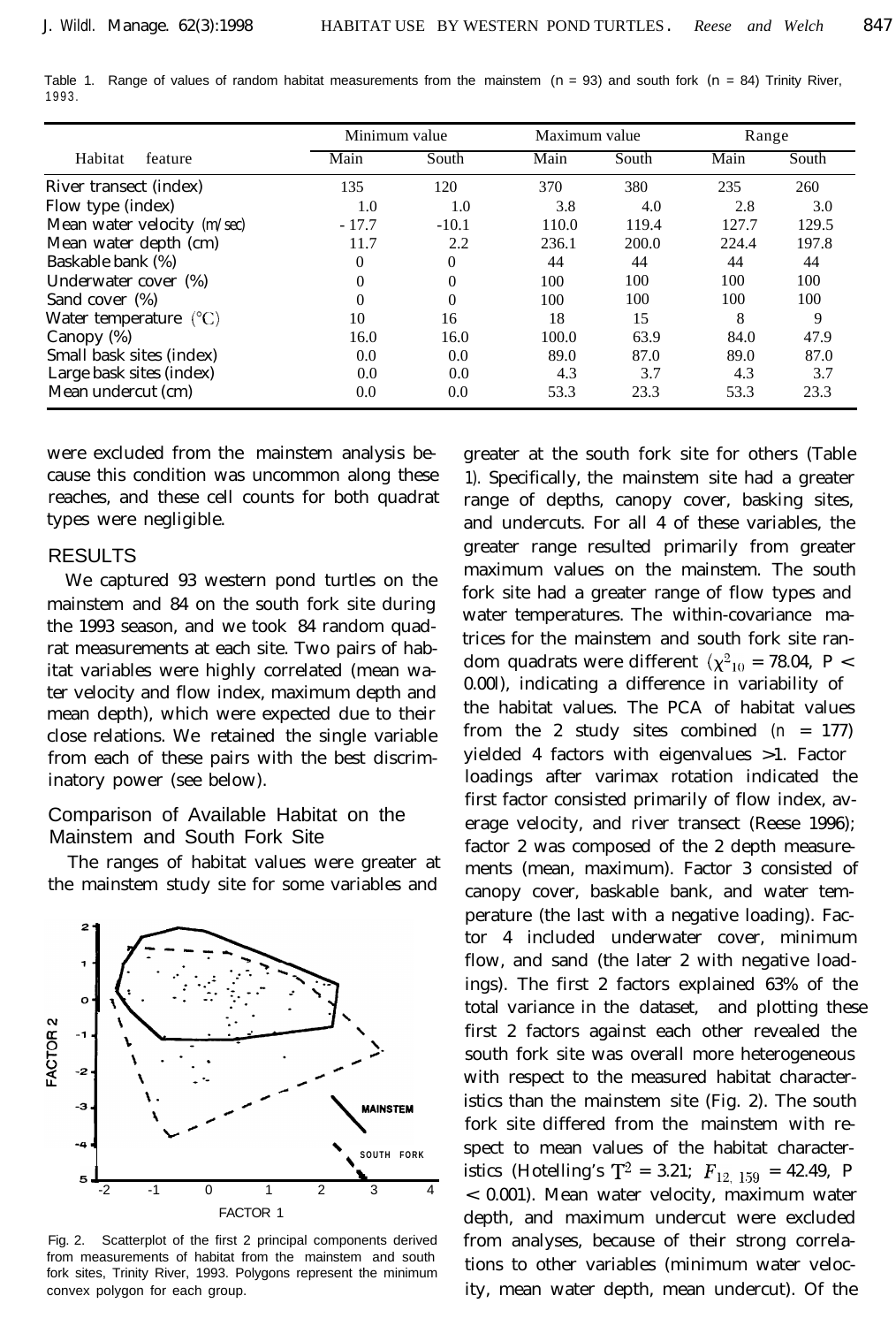|                                          | Mainstem<br>sites<br>$(n = 93)$ |           | South fork sites<br>$(n = 84)$ |           | Significance test results |     |                  |
|------------------------------------------|---------------------------------|-----------|--------------------------------|-----------|---------------------------|-----|------------------|
| Habitat characteristic <sup>4</sup>      | $\bar{x}$                       | <b>SE</b> | Ñ                              | <b>SE</b> |                           | d f | $\boldsymbol{P}$ |
| River transect (index)                   | 212.6                           | 4.0       | 201.4                          | 5.7       | 2.20                      | 147 | 0.030            |
| Flow type (index)                        | 1.8                             | 0.1       | 1.6                            | 0.1       | 1.90                      | 175 | 0.060            |
| Minimum water velocity (m/sec)           | 5.1                             | 1.9       | 2.1                            | 1.4       | 4.07                      | 175 | < 0.001          |
| Mean water depth (cm)                    | 79.8                            | 4.1       | 53.5                           | 4.5       | 5.32                      | 136 | < 0.001          |
| <b>Baskable</b><br>bank $(\%)$           | 10.3                            | 1.6       | 8.8                            | 1.6       | 0.65                      | 174 | 0.517            |
| Underwater cover (%)                     | 27.3                            | 3.0       | 26.1                           | 3.4       | 0.51                      | 175 | 0.609            |
| Sand cover $\%$                          | 23.6                            | 3.5       | 11.1                           | 2.6       | 2.84                      | 169 | 0.005            |
| Water temperature $({}^{\circ}C)$        | 14.2                            | 0.2       | 18.9                           | 0.2       | $-17.72$                  | 164 | <0.001           |
| Canopy (%)                               | 56.2                            | 3.0       | 16.3                           | 1.7       | 11.22                     | 127 | < 0.001          |
| Undercut (cm) <sup>D</sup>               | 7.9                             | 1.2       | 1.6                            | 0.5       | $-5.15$                   | 177 | < 0.001          |
| Small basking sites (index) <sup>D</sup> | 19.9                            | 2.2       | 0.2                            | 0.0       | $-5.82$                   | 177 | < 0.001          |
| Large basking sites (index) <sup>b</sup> | 0.2                             | 0.1       | 0.5                            | 0.1       | 0.92                      | 177 | 0.354            |

Table 2. Aquatic habitat variables at the mainstem and the south fork Trinity River, 1993. Mean and standard error are shown in actual measured units, although some variables were transformed prior to analysis.

<sup>a</sup> Hotelling's T<sup>2</sup> = 3.217;  $F_{12,159}$  = 42.49,  $P < 0.001$  for the complete model.

<sup>b</sup> Habitat characteristics which did not meet the assumptions for parametric *t*-test; reported values are Z-scores for Wilcoxon 2-sample test (therefore *n* is reported in place of df) and is riot included in Hotelling's  $T^2$ .

13 variables remaining, 6 showed significant differences between the mainstem and the south fork site (Table 2). Water temperatures were 25% lower, bank undercuts 394% larger, and canopy cover 245% denser at the mainstem site. This site also had 49% deeper water and 143% higher minimum water velocities. There were more small basking objects at the mainstem site.

Shoreline vegetation type was associated with site  $(\chi^2_{3} = 78.73, P < 0.001;$  Fig. 3A). Thus, we rejected the null hypothesis that sites had identical distributions of vegetation. The frequencies of occurrence among vegetated types (Pacific willow [*Salix lasiandra*], white alder [*Alnus rhombifolia*], etc.) were not different (mature vs. immature:  $\chi^2$ <sub>1</sub> = 0.14, *P* = 0.714; mature vs.

mixed:  $\chi^2$ <sub>1</sub> = 0.76, *P* = 0.384). The difference occurred between the vegetated and unvegetated types (i.e., gravel bar:  $\chi^2$ <sub>1</sub> = 45.76, *P* < 0.001). Most of the south fork site samples were adjacent to unvegetated gravel bars, while the shoreline of nearly all mainstem samples had some riparian vegetation.

#### Comparison of Habitat Use to Availability on the Mainstem

met the assumption of normality and were in- *fremontii*] assemblages), while turtle-use quadeluded in the stepwise process. The DA re- rats were most often adjacent to immature rivealed turtle-use quadrats and random quadrats parian assemblages (Pacific willow dominant). could be distinguished on the basis of habitat characteristics. The model that emerged was Comparison of Habitat Use to Availability<br>quadratic and was composed of the following on the South Fork Site quadratic and was composed of the following variables: small basking sites, flow index, mini- For the south fork site DA, the following

depth, and baskable bank (Table 3). Specifically, there were more small basking structures and more baskable bank at turtle capture locales than at random locales. There were lower flow types and a lower minimum water velocity in turtle quadrats, and there were more underwater cover objects and deeper water in turtle quadrats than in random quadrats. This model was a highly significant discriminator between capture locales of western pond turtles and generally available habitat along the mainstem (Table 3). The jackknife procedure classified 80% of the observations correctly, and significantly better than chance (Cohen's kappa = 0.60, *P <* 0.001; Table 3).

For the mainstem DA, all measured variables tion (white alder-Fremont cottonwood [*Populus* Presence or absence of turtles in a quadrat on the mainstem was associated with shoreline vegetation ( $\chi^2_{2}$  = 6.80, *P* = 0.033; Fig. 3B). Turtles were found adjacent to immature and mixed assemblages in proportion to availability of these vegetation types  $(\chi^2)$  = 0.04,  $P = 0.845$ ; the mature vegetation type generated the significant difference (mature vs. mixed:  $\chi^2$ <sub>1</sub> = 4.15, *P* = 0.033; mature vs. immature:  $\chi^2$ <sub>1</sub> = 5.68, *P* = 0.017). Specifically, the random quadrats were most often adjacent to mature riparian vegeta-

mum water velocity, underwater cover, water variables (after transformation) did not meet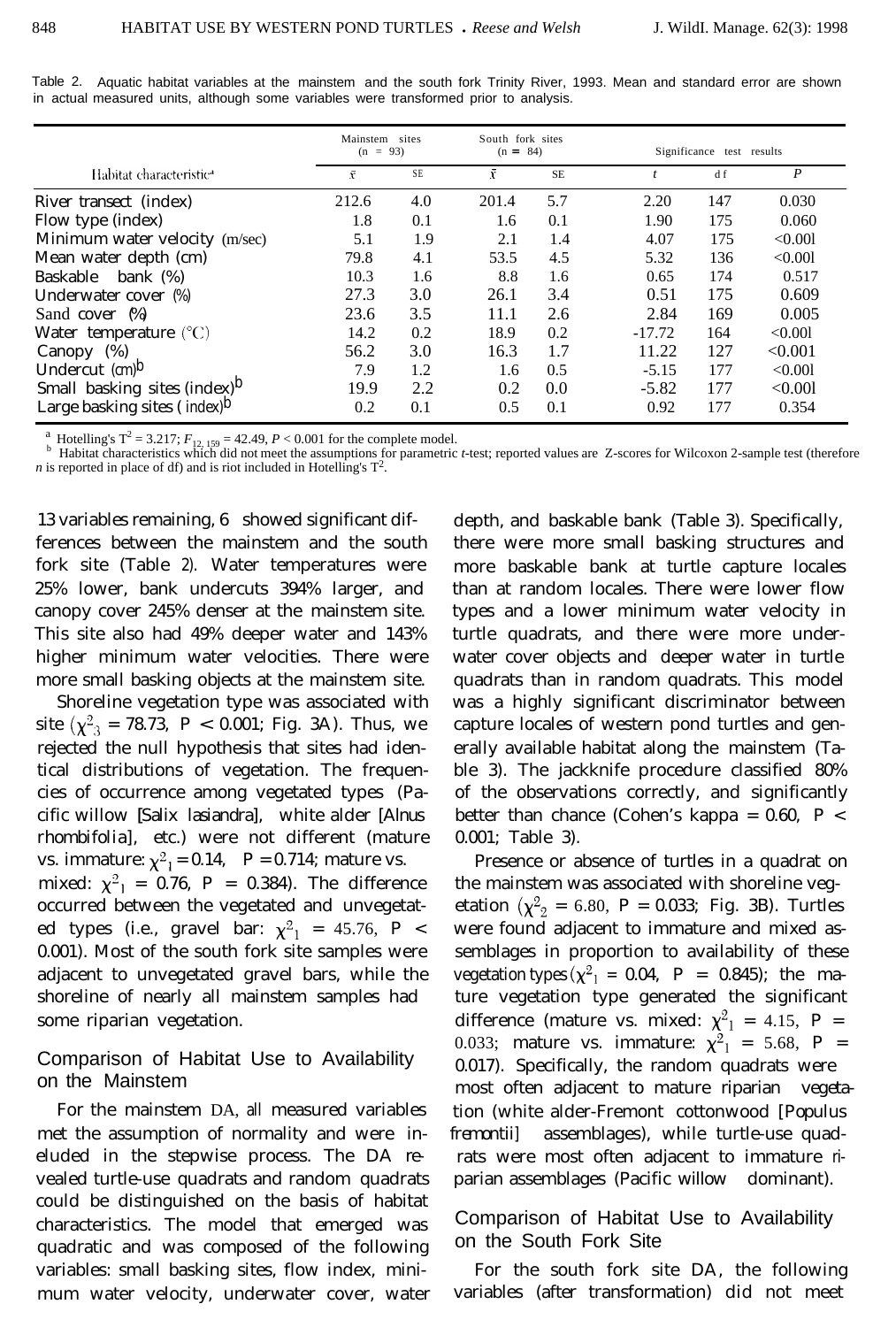**0**



**RIPARIAN VEGETATION TYPE**

**Unvegetated Immature Mixed Mature**

Fig. 3. (A) Distribution of random quadrats across shoreline vegetation types at the mainstem and south fork sites, Trinity River, 1993 (n = no. of quadrats). (B) Distribution of turtle habitat quadrats and random habitat quadrats across shoreline vegetation types at the mainstem Trinity River in 1993 (n = no. of quadrats). (C) Distribution of turtle habitat quadrats and random habitat quadrats across shoreline vegetation types at the south fork site Trinity River in 1993 (n = no. of quadrats).

Table 3. Two-group stepwise discriminant analysis of available habitat and used habitat for western pond turtles at the mainstem Trinity River, 1993. Means and standard error are in nontransformed units, although some variables were transformed prior to analysis. Standardized structure coefficients are presented for variables that entered the final model.<sup>a</sup> The final model had heterogeneous variance-covariance matrices.

|                                   | Turtle sites<br>$(n = 93)$ |           | Random sites<br>$(n = 93)$ |           | Standardized             |
|-----------------------------------|----------------------------|-----------|----------------------------|-----------|--------------------------|
| Habitat<br>characteristic         | X                          | <b>SE</b> | Ÿ                          | <b>SE</b> | structure<br>coefficient |
| River<br>(index)<br>transect      | 198.3                      | 4.4       | 212.6                      | 4.0       |                          |
| Flow type (index) <sup>b</sup>    | 1.4                        | 0.0       | 1.8                        | 0.1       | $-0.307$                 |
| Minimum water velocity<br>(m/sec) | $-1.3$                     | 1.0       | 5.1                        | 1.9       | $-0.2615$                |
| Mean water depth $(cm)^c$         | 88.8                       | 4.3       | 79.8                       | 4.1       | $+0.324$                 |
| Maximum water depth $(cm)^{C}$    | 128.5                      | 5.1       | 110.5                      | 5.3       |                          |
| Baskable bank (%)                 | 17.1                       | 1.6       | 10.3                       | 1.6       | $+0.322$                 |
| Underwater cover (%)              | 50.5                       | 3.2       | 27.3                       | 3.0       | $+0.293$                 |
| Sand cover (%)                    | 24.9                       | 3.7       | 23.6                       | 3.5       |                          |
| Water temperature $(C)$           | 14.2                       | 0.2       | 14.2                       | 0.2       |                          |
| Canopy (%)                        | 66.3                       | 2.8       | 56.2                       | 3.0       |                          |
| Small basking sites<br>(index)    | 49.6                       | 3.3       | 19.9                       | 2.2       | $+0.637$                 |
| Large basking sites<br>(index)    | 0.8                        | 0.1       | 0.2                        | 0.1       |                          |
| Mean bank undercut (cm)           | 11.0                       | 1.7       | 7.9                        | 1.2       |                          |
| Maximum<br>bank undercut (cm)     | 20.7                       | 3.4       | 14.5                       | 2.1       |                          |

<sup>a</sup> Wilk's Lambda = 0.597;  $F_{1.155} = 18.68$ ,  $P < 0.001$ ; Jackknife success (%) = 80; Cohen's Kappa = 0.60,  $P < 0.001$  for the complete model. <sup>h</sup> Correlated with mean water velocity, which was removed from the model.

c Correlated pair, only mean water depth entered the model.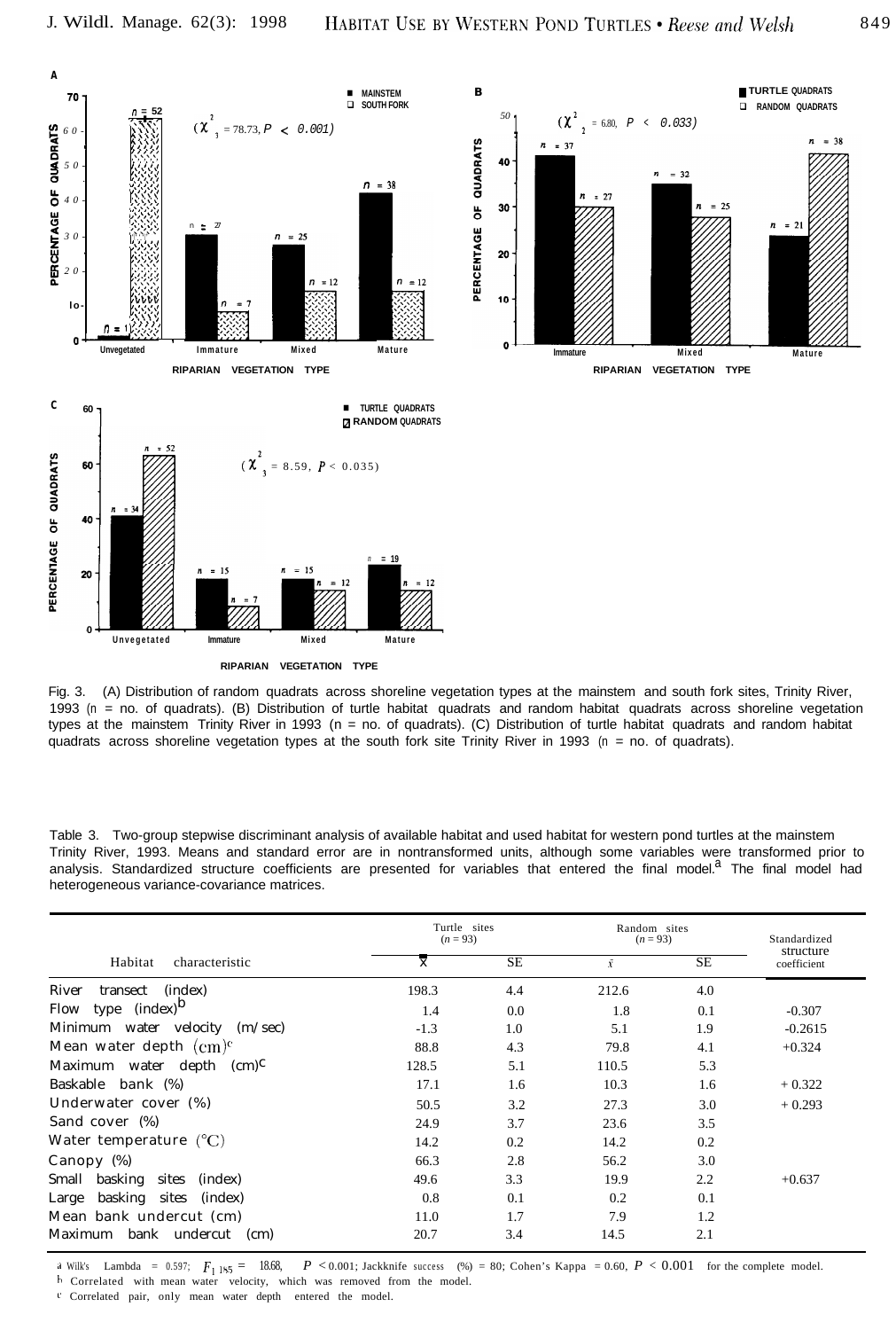Table 4. Two-group nonparametric discriminant analysis of available habitat and used habitat for western pond turtles at the South Fork Trinity River, 1993. Standardized structure coefficients are presented for those variables that entered the model.<sup>a</sup>

|                                            | Turtle sites<br>$(n = 84)$ |      | Random sites<br>$(n = 84)$ |                  | Standardized<br>structure |
|--------------------------------------------|----------------------------|------|----------------------------|------------------|---------------------------|
| Habitat characteristic                     | Ī                          | SE   | ĩ                          | SE.              | coefficient               |
| River<br>transect (index)                  | 148.0                      | 5.0  | 201.4                      | 5.7              | $-0.318$                  |
| Flow type $(index)b$                       | 1.1                        | 0.0  | 1.6                        | 0.1              | $-0.311$                  |
| Mean water velocity $(m/sec)^b$            | 2.1                        | 0.6  | 14.5                       | 2.2              |                           |
| Minimum water velocity (m/sec)             | $-1.9$                     | 0.5  | 2.1                        | 1.4              |                           |
| Mean water depth $(cm)^c$                  | 109.6                      | 8.3  | 53.5                       | 4.5              |                           |
| Maximum water depth (cm) <sup>c</sup>      | 161.9                      | 11.2 | 80.9                       | 5.6              | $+0.411$                  |
| Baskable bank (%)                          | 12.7                       | 1.9  | 8.8                        | $1.6\phantom{0}$ |                           |
| Underwater cover (%)                       | 46.5                       | 3.9  | 26.1                       | 3.4              | $+0.483$                  |
| Sand cover (%)                             | 31.4                       | 4.3  | 11.5                       | 2.4              |                           |
| Water temperature $(C)$                    | 20.2                       | 0.3  | 18.9                       | 0.2              | $+0.438$                  |
| Canopy (%)                                 | 27.9                       | 2.2  | 16.3                       | 1.7              | $+0.313$                  |
| Small basking sites (index)                | 0.3                        | 0.1  | 0.2                        | 0.1              | $+0.182$                  |
| Large basking sites (index)                | 1.1                        | 0.4  | 0.5                        | 0.1              |                           |
| Maximum bank undercut<br>(c <sub>m</sub> ) | 5.3                        | 1.5  | 4.1                        | 1.4              | $+0.194$                  |

<sup>4</sup> Wilk's Lambda = 0.545;  $F_{1.167}$  = 22.38,  $P < 0.001$ ; Jackknife success (%) = 73; Cohen's Kappa = 0.46,  $P < 0.001$  for the complete model.

h Correlated pair, of which only flow type entered the model.

<sup>c</sup> Correlated pair. of which only maximum water depth entered the model.

the assumption of normality required for the model: undercut, maximum undercut, small basking sites, and large basking sites. All 4 variables had high percentages of zero values (i.e., undercuts and basking sites were infrequent). A nonparametric DA (Epanechnikov kernel; h = 2.38) revealed turtle-use quadrats and random quadrats could be distinguished via the following habitat characteristics: river transect, underwater cover, canopy cover, small basking sites, water temperature, flow type, maximum water depth, and maximum bank undercut (Table 4). Specifically, the river transect and the habitat quadrats were composed of slower flow types at turtle locales than at random locales. There were more underwater cover objects, more basking sites, and deeper maximum undercuts in turtle quadrats. Turtle quadrats also had higher water temperatures, deeper water, and more canopy cover than random quadrats. This model was a highly significant discriminator between turtle capture locales and available habitat along the south fork site (Table 4). The jackknife procedure classified 73% of the observations correctly, and significantly better than chance (Cohen's kappa = 0.46, *P* < 0.001; Table 4).

Shoreline vegetation on the south fork site was different between turtle-use and random quadrats  $(\chi^2_{3} = 8.59, P = 0.035; Fig. 3C)$ . The significant chi-square value was attributable to the unvegetated habitat type (grave1 bar) occurring with greater frequency than other types  $(\chi^2_{2} = 8.20, P < 0.017)$ . Specifically, turtle-use quadrats were less frequently associated with unvegetated habitat than were random quadrats.

#### **DISCUSSION**

#### Habitat Use

On both the mainstem and the south fork site, the lower water velocities, deeper water, and more abundant underwater refugia of turtle-use quadrats compared to random quadrats was consistent with our observation that western pond turtles are relatively poor swimmers that rely on crypsis and use of refugia to escape from predators (see also Holland and Bury, in press). Use of deep pools with large woody debris, which provides cover, is Iikely to decrease the chance of turtles being detected by aquatic predators such as river otter *(Lutru canadensts)* and mink *(Mustela vison).* These findings underscore the importance of maintaining deep, pooled habitats for this species on the Trinity River. Although deep waters have increased through damming of the mainstem, the trapezoidal shape of the channel promotes high velocities (Hampton 1995) that are likely to have reduced habitat suitability for western pond turtles.

The finding that turtles used areas containing more small basking objects and, on the mainstem, more baskable bank than randomly available indicates the importance of basking. Bask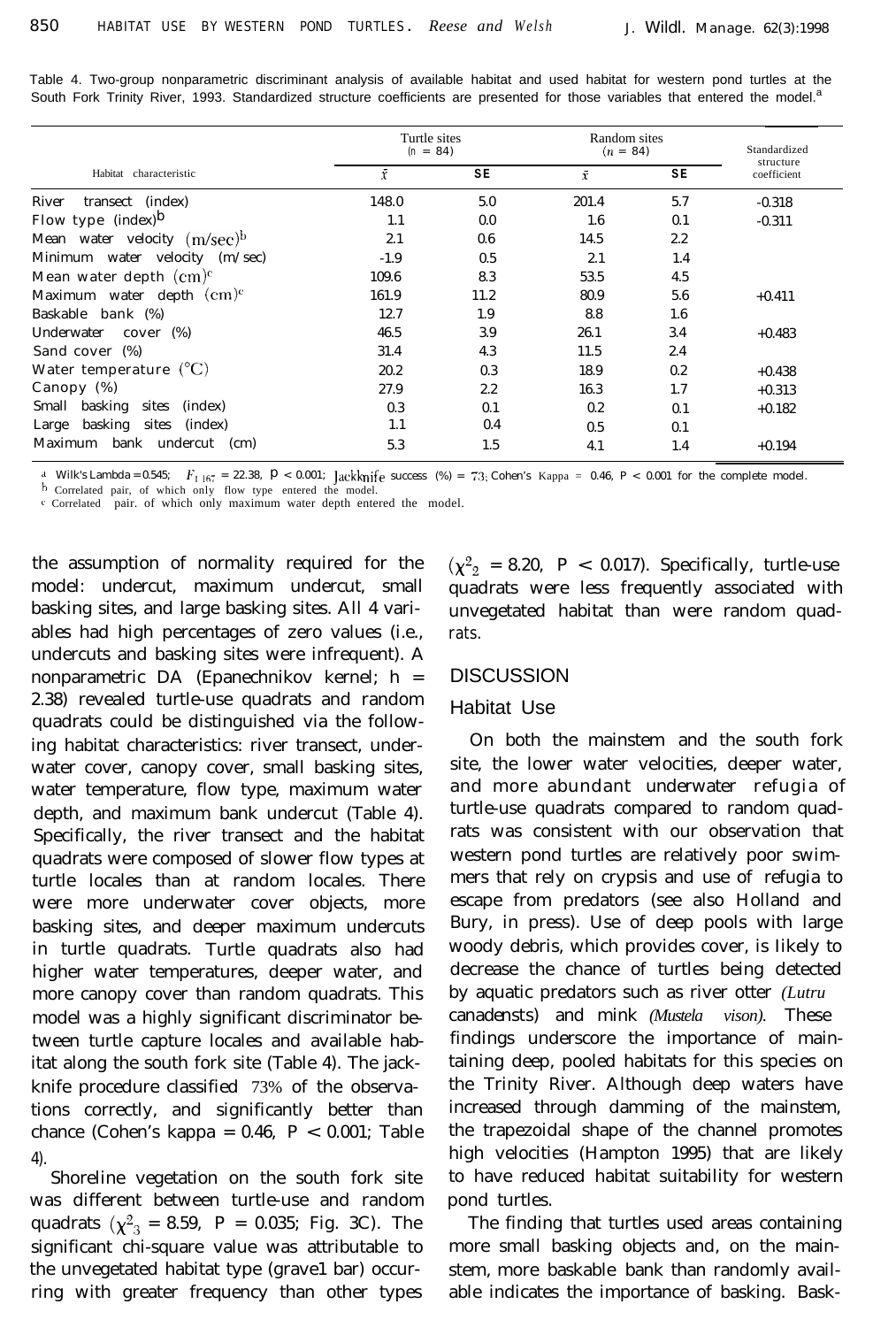ing structures are critical for thermoregulation by turtles, particularly when water temperatures are low (Boyer 1965, Brattstrom 1965, Lefevre and Brooks 1995). Low water temperatures can mean turtles must spend more time basking to maintain body temperatures where physiological processes and resulting energetics are adequate for normal life functions like foraging, predator avoidance, and reproduction (see Lefevre and Brooks 1995). Consequently, stable and low water temperatures, like those produced by the dam, can have profound effects on the overall fitness of individual turtles and may ultimately influence the stability of the entire population. At the south fork site, basking structures are more scarce but may be less critical because of the higher water temperatures. The lower relative contribution of basking sites to the south fork model (compare standardized structure coefficients) supports this assertion.

The emergence of denser canopies as discriminators of habitat used by turtles at the south fork site may indicate vegetation canopy cover is important to western pond turtles. The result of the shoreline vegetation analysis shows that turtle locales were more frequently associated with vegetated banks than expected from availability. Areas of denser canopy could provide protection from predators (e.g., raccoons *[Procyon lotor],* coyotes *[Canis latrans],* and humans), whether via decreased accessibility (rock faces), decreased visibility (vegetation barriers), or increased camouflage (dappled shade). The conditions of patchy sunlight generated by vegetation cover may also moderate incidental solar radiation and allow turtles to thermoregulate effectively via small shifts in body position (Holland 1985).

Canopy cover at the mainstem site may not have emerged as a variable distinguishing turtle-use quadrats from random quadrats, because dense canopy was so widespread that it did not limit turtle distribution. The results of the shoreline vegetation anaIysis for the mainstem support this assertion. Nonvegetated shorelines were nearly absent, and turtles were associated more frequently with immature riparian vegetation than with mixed or mature types. Western pond turtles apparently select a moderate condition between the extremes of unvegetated gravel bars and advanced-stage riparian vegetation.

The significance of water temperature as a variable defining habitat used by turtles on the

south fork site is unclear. Despite the colder water on the mainstem, turtle distribution appeared related to water temperature only on the south fork site. Perhaps there exists so little variation in temperatures along the mainstem that temperature is not useful for predicting turtle presence. Scarcity of basking structures on the south fork site also may force aquatic basking (see Holland and Bury, in press) such that turtles are more dependent on warm waters at this site. This issue certainly warrants further research. Finally, the emergence of the river transect and undercut variables in the south fork model indicates turtles used sections of the river with lower water velocities, deeper bank undercuts, or both, which are characteristics likely to provide refugia.

## Effects of Damming

Dams and water diversions on rivers fragment aquatic habitat directly by acting as barriers to migration and indirectly by creating patches of unsuitable habitat (Petts 1984, Poff et al. 1997). The latter appears to have occurred on the mainstem Trinity River, where significant habitat alterations have occurred downstream of the Lewiston and Trinity River dams (J. F. Evans. 1980. Evaluation of riparian vegetation encroachment-Trinity River, California, unpublished report 0520-R5-78. U.S. Forest Service, Trinity River Basin Fish and VVildlife Task Force, Weaverville, California, USA). Such habitat fragmentation can increase stress on populations of species already reduced in number. Stretches of such unsuitable habitat are likely, on a large scale, to reduce the continuity of western pond turtle populations. For exampIe, impoundments on streams inhabited by the flattened musk turtle *(Sternotherus depressus)* in Alabama created areas of deep lentic waters not only unsuitable for this species, but impoundments also served to segregate the suitable habitat on either side of streams. Due to increased isolation, these musk turtle populations were then potentially subject to numerous threats including loss of genetic variability, abnormal population structure, stochastic factors, and susceptibility to disease (Dodd 1990).

Our analysis of available habitat on the 2 study sites is consistent with previous accounts of dam-related changes in habitat along the mainstem Trinity River (Hampton 1995). Relative to the south fork site, the mainstem has denser shoreline canopy cover, a result consis-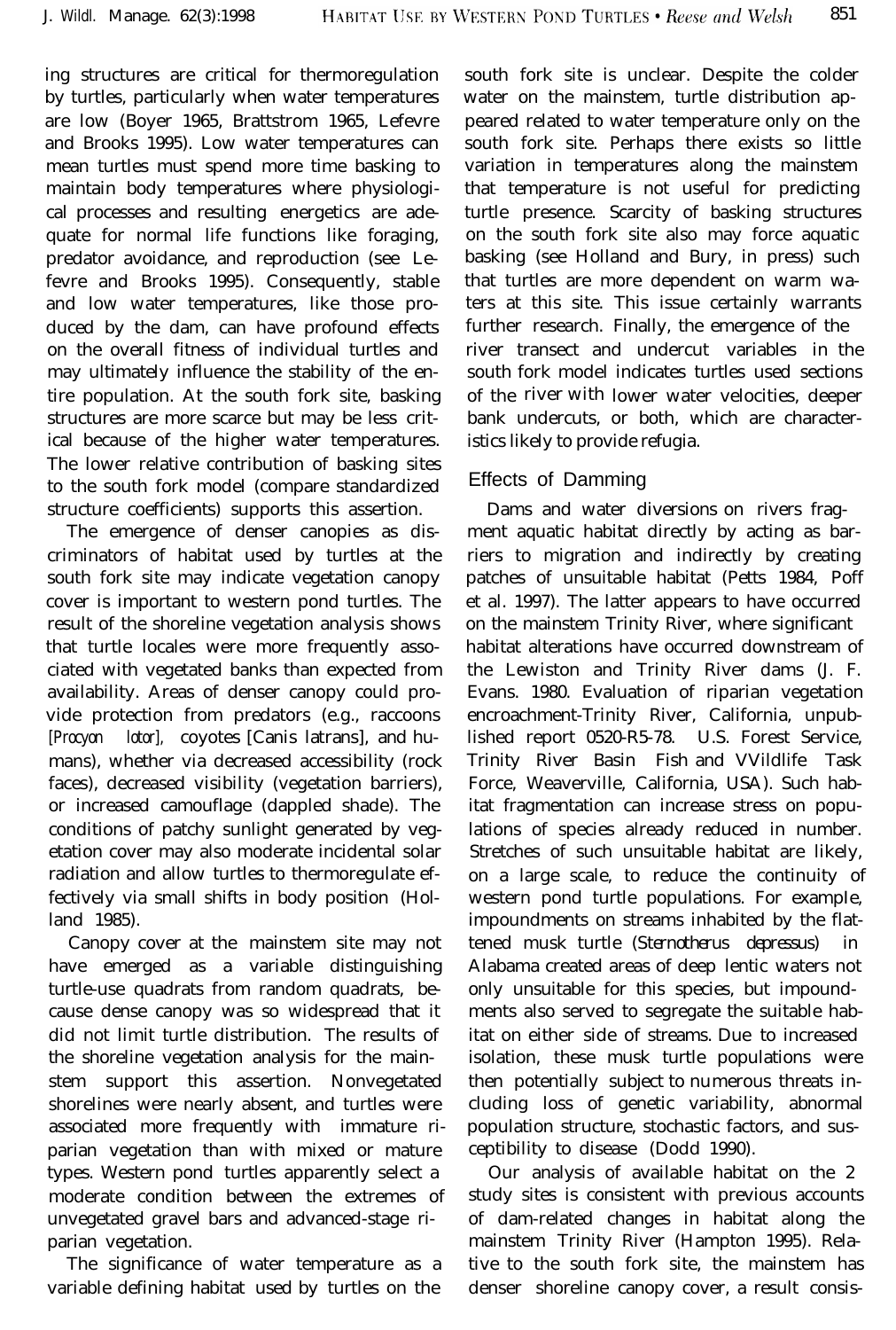tent with known encroachment of riparian vegetation onto previously unvegetated gravel bars. Indeed, analysis of shoreline vegetation confirmed random mainstem quadrats were significantly more likely to be vegetated than random quadrats at the south fork site. Vegetation promotes formation of berms that are then subject to undercutting, which creates the deeper undercuts along the mainstem channel. The higher minimum water velocities and mean water depths at the mainstem site are probably attributable to the elimination of slow-flowing edgewater habitats on this fork. By definition, a more trapezoidal channel has deeper water adjacent to the shoreline. The cooler mainstem water may be the result of artificial flow regimes associated with the dam, which have caused substantial decreases in summer water temperatures (U.S. Fish and Wildlife Service. 1995. Unpublished data from Trinity River flow evaluation, water years 1942-1946, 1959-1961, 1964-1983, 1987-1992. Lewiston gauging station, mainstem Trinity River, Trinity County, California, USA). Outflow is released from the base of the reservoir, thereby tapping deep, cold water instead of the warm upper layer. Also, the greater abundance of small basking material on the mainstem is likely related to the patches of woody debris that accumulate from dense shoreline vegetation without natural flushing flows.

The difference in heterogeneity of depth, canopy cover, undercut, and basking sites between the mainstem and south fork site was primarily attributable to higher maximum values of these variables at the mainstem site. These higher values may be the consequence of decreased water volume and lack of seasonal flushing flows on the mainstem (see above). The smaller range of water velocities and temperatures in the mainstem are consistent with the postulated decrease in heterogeneity of aquatic habitats. A natural alternation of pools and riffles is more likely to provide a wide variety of water velocities and temperatures than a straightened, trapezoidal channel. Indeed, overall heterogeneity was higher on the undammed south fork site, as we hypothesized.

#### MANAGEMENT IMPLICATIONS

These results serve to clarify aquatic habitat use by this cryptic species in the Trinity River basin. Favorable western pond turtle habitat is characterized by deep, slow-flowing pools with underwater cover and emergent basking sites, warm water, or both. Although dams increase the amount of deep water and promote formation of undercut banks, they compromise habitat suitability by eliminating slow-flowing water and lowering water temperatures. Given that deep water with refugia is available in a naturally flowing river as part of dynamic channel morphology, dams are likely to decrease overall habitat suitability for western pond turtles. There is evidence that changes in the mainstem Trinity River as a result of damming may have affected recruitment of juveniles, which are particularly dependent on slow-flow areas (Reese 1996, Reese and Welsh 1998). Some of the effects of altered flow regimes we did not address (i.e., sedimentation) may prove beneficial in the short run (e.g., by providing substrate that turtles burrow into for cover), but detrimental in the long run (e.g., by filling deepwater pools and crevices, which reduces cover and interstitial invertebrate fauna; Holland and Bury, in press).

Managing land to promote western pond turtle survival throughout its range has become increasingly important as this species experiences local extirpations and range contractions (Holland and Bury, in press). Our results suggest managers should focus on preserving and restoring structural features such as cover objects and basking logs on riverine systems. They also should work to maintain natural flow regimes with their associated consequences for water temperatures, water velocities, and water depths (Poff et al. 1997). Future research should consider the potential of fisheries mitigation measures (e.g., artificial high flows, mechanical manipulations of shorelines) to enhance habitat suitability for western pond turtles on the Trinity River.

## ACKNOWLEDGMENTS

We thank the U.S. Bureau of Reclamation and U.S. Fish and Wildlife Service for providing funding. Special thanks to all those who gathered the data through diligent fieldwork: D. T. Ashton, J. Glueck, K. E. Schlick, and P. A. Taylor. Thanks also to D. T. Ashton and K. E. Schlick for invaluable assistance with data entry, and to J. A. Baldwin for his statistical advice. We thank A. Lind for assistance with figures and manuscript preparation.